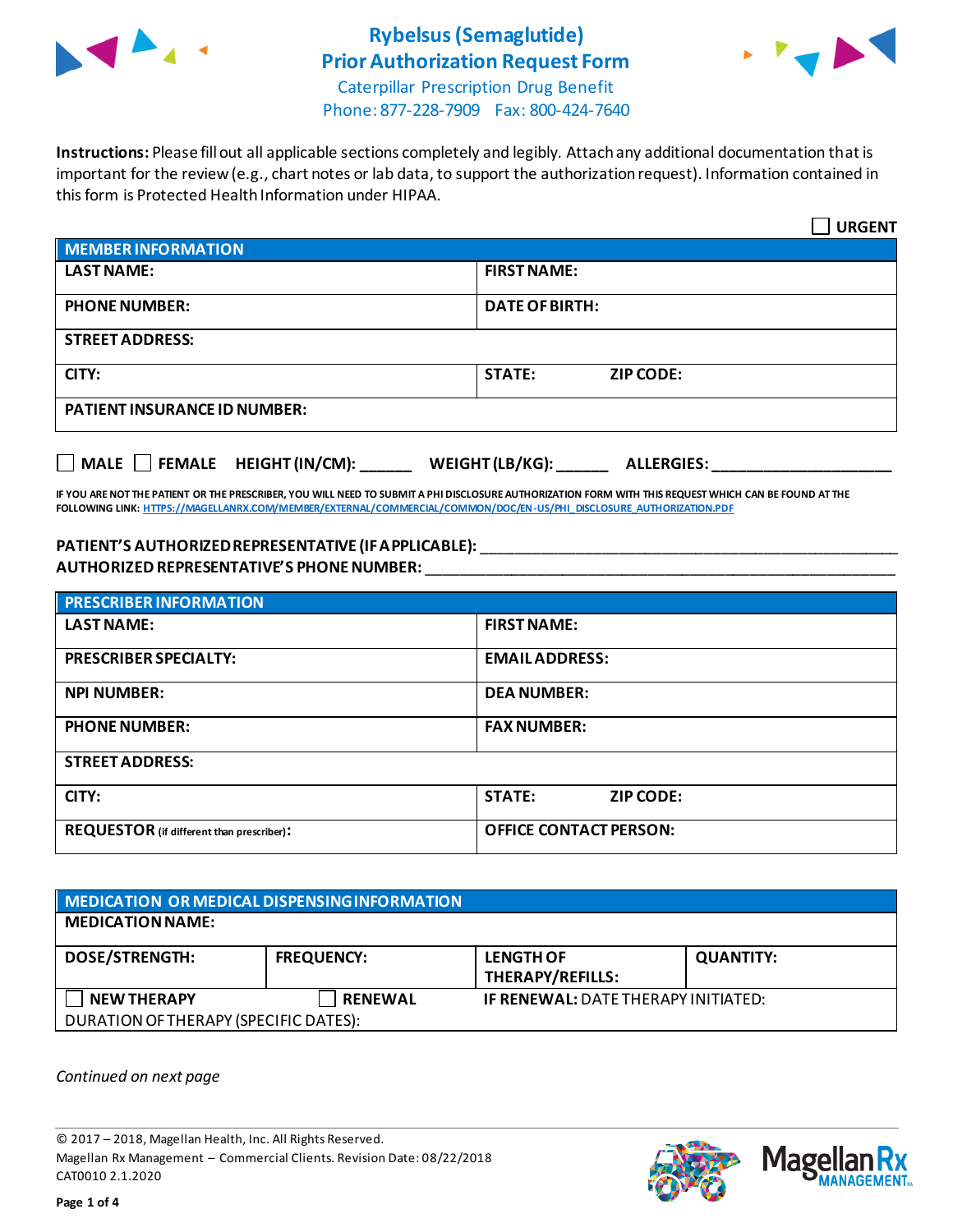

# **Rybelsus(Semaglutide) Prior Authorization Request Form**





| MEMBER'S LAST NAME: THE STATE OF THE STATE OF THE STATE OF THE STATE OF THE STATE OF THE STATE OF THE STATE OF                                    | <b>MEMBER'S FIRST NAME:</b>                                                                                               |                                                                                 |  |
|---------------------------------------------------------------------------------------------------------------------------------------------------|---------------------------------------------------------------------------------------------------------------------------|---------------------------------------------------------------------------------|--|
|                                                                                                                                                   | 1. HAS THE PATIENT TRIED ANY OTHER MEDICATIONS FOR THIS CONDITION?                                                        | $\blacksquare$ NO<br>$\blacksquare$ YES (if yes, complete below) $\blacksquare$ |  |
| <b>MEDICATION/THERAPY (SPECIFY</b><br>DRUG NAME AND DOSAGE):                                                                                      | <b>DURATION OF THERAPY (SPECIFY</b><br>DATES):                                                                            | <b>RESPONSE/REASON FOR</b><br><b>FAILURE/ALLERGY:</b>                           |  |
| <b>2. LIST DIAGNOSES:</b>                                                                                                                         |                                                                                                                           | ICD-10:                                                                         |  |
| □ Type II diabetes<br>D Other diagnosis: Department of the Contractor of the Contractor of the Contractor                                         | ICD-10 Code(s):                                                                                                           |                                                                                 |  |
|                                                                                                                                                   | 3. REQUIRED CLINICAL INFORMATION: PLEASE PROVIDE ALL RELEVANT CLINICAL INFORMATION TO SUPPORT A                           |                                                                                 |  |
| PRIOR AUTHORIZATION.<br><b>Lab Values:</b>                                                                                                        |                                                                                                                           |                                                                                 |  |
| greater? $\Box$ Yes $\Box$ No<br>Documentation of HbA1c level required.                                                                           | Was the patient's most recent HbA1cin the past 6 months or prior to starting the requested medication 7.0% or             |                                                                                 |  |
| <b>Documentation of GFR required.</b>                                                                                                             | Is the patient's estimated glomerular filtration rate (GFR) less than or equal to 45 mL/min/1.73 m2? $\Box$ Yes $\Box$ No |                                                                                 |  |
| 30 mL/min/1.73 m2? □ Yes □ No<br><b>Documentation required.</b>                                                                                   | Does the patient currently have a serum creatinine level exceeding 1.8 mg/dL or an estimated GFR less than                |                                                                                 |  |
| <b>Clinical information:</b><br>If yes, please select:<br>□ Ascites<br>□ Cirrhosis<br>$\Box$ Hepatic encephalopathy<br>$\Box$ Portal hypertension | Does the patient have advanced liver disease with at least one of the following? $\Box$ Yes $\Box$ No                     |                                                                                 |  |
| necrolysis, OR sulfa allergy? □ Yes □ No                                                                                                          | Does the patient have a history of sulfa-induced Stevens-Johnson syndrome, sulfa-induced toxic epidermal                  |                                                                                 |  |
|                                                                                                                                                   | Does the patient have a history of falls OR is the patient at high risk for falls? $\Box$ Yes $\Box$ No                   |                                                                                 |  |
| <b>Medication information:</b>                                                                                                                    | Is the patient currently taking AND will continue to take insulin and/or warfarin? $\Box$ Yes $\Box$ No                   |                                                                                 |  |
|                                                                                                                                                   | Has the patient tried or is the patient currently taking metformin? $\Box$ Yes $\Box$ No                                  |                                                                                 |  |
|                                                                                                                                                   | Has treatment with metformin been avoided due to lactic acidosis or elevated liver enzymes? $\Box$ Yes $\Box$ No          |                                                                                 |  |

© 2017 – 2018, Magellan Health, Inc. All Rights Reserved. Magellan Rx Management – Commercial Clients. Revision Date: 08/22/2018 CAT0010 4.1.2021



**Mage** 

Кx **ANAGEMENT**<sub>SM</sub>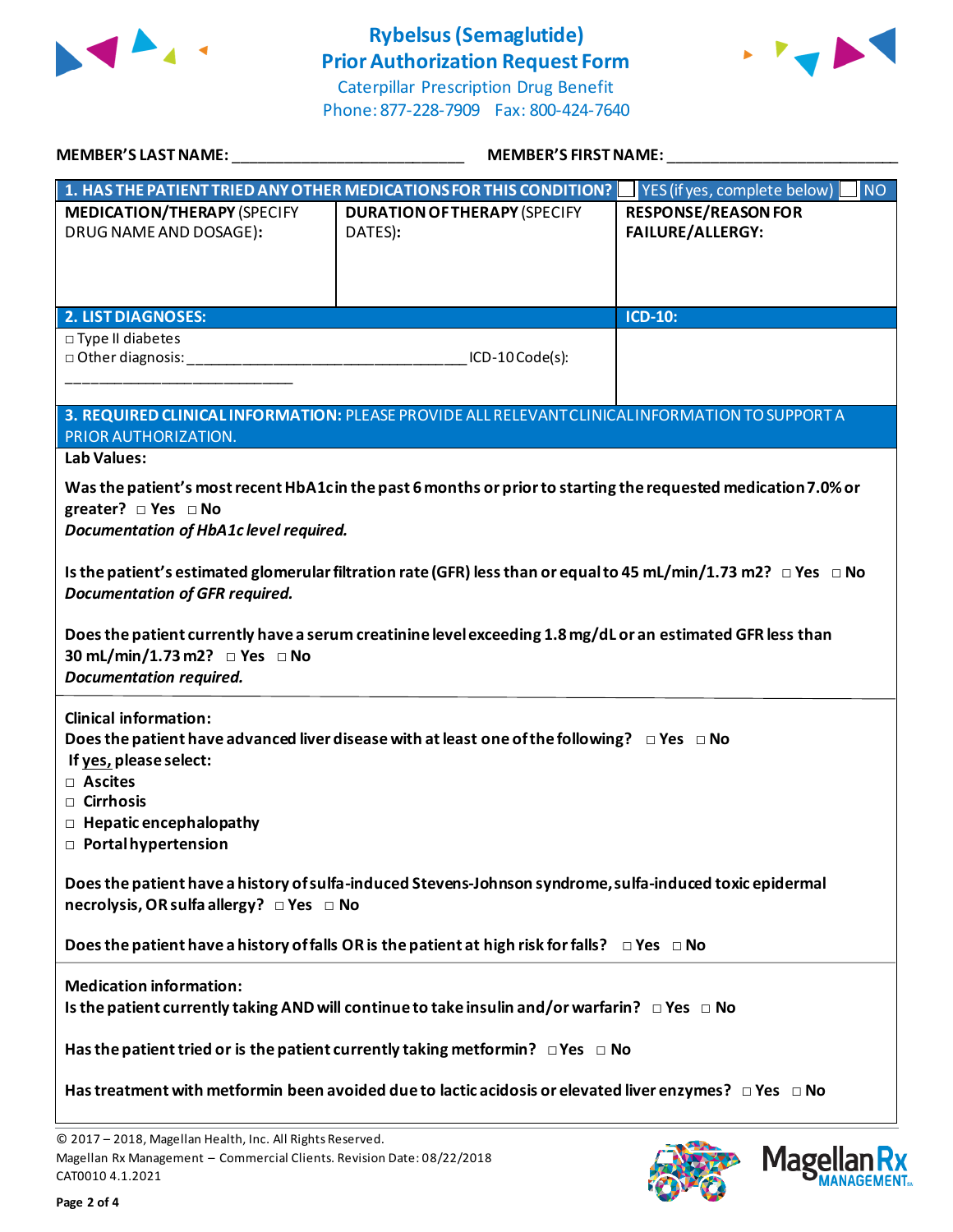

## **Rybelsus(Semaglutide) Prior Authorization Request Form** Caterpillar Prescription Drug Benefit



Phone: 877-228-7909 Fax: 800-424-7640

**MEMBER'S LAST NAME:** \_\_\_\_\_\_\_\_\_\_\_\_\_\_\_\_\_\_\_\_\_\_\_\_\_\_\_ **MEMBER'S FIRST NAME:** \_\_\_\_\_\_\_\_\_\_\_\_\_\_\_\_\_\_\_\_\_\_\_\_\_\_\_

| Has the patient tried or is the patient currently receiving treatment with at least one of the following? $\Box$ Yes $\Box$ No                                                                         |
|--------------------------------------------------------------------------------------------------------------------------------------------------------------------------------------------------------|
| If yes, please select:                                                                                                                                                                                 |
| Glimepiride                                                                                                                                                                                            |
| Glipizide                                                                                                                                                                                              |
| □ Glyburide                                                                                                                                                                                            |
| □ Nateglinide                                                                                                                                                                                          |
| $\Box$ Repaglinide                                                                                                                                                                                     |
| Has treatment with glimepiride, glipizide, glyburide, nateglinide, or repaglinide been avoided due to any of the                                                                                       |
|                                                                                                                                                                                                        |
| If yes, please select:                                                                                                                                                                                 |
| $\Box$ Advanced age                                                                                                                                                                                    |
| $\Box$ Elevated liver enzymes or mild/moderate liver disease                                                                                                                                           |
| $\Box$ Obesity or overweight state                                                                                                                                                                     |
|                                                                                                                                                                                                        |
| Is the patient currently taking any of the following medications? $\Box$ Yes $\Box$ No                                                                                                                 |
| If yes, please select:                                                                                                                                                                                 |
| $\Box$ Janumet/Janumet XR (sitagliptin/metformin)                                                                                                                                                      |
| $\Box$ Januvia (sitagliptin)                                                                                                                                                                           |
| □ Jentadueto/Jentadueto XR (linagliptin/metformin)□ Kazano (alogliptin/metformin)                                                                                                                      |
| $\Box$ Kombiglyze XR (saxagliptin/metformin)                                                                                                                                                           |
| □ Nesina (alogliptin)                                                                                                                                                                                  |
| □ Onglyza (saxagliptin)                                                                                                                                                                                |
| □ Oseni (alogliptin/pioglitazone)                                                                                                                                                                      |
| □ Tradjenta (linagliptin)                                                                                                                                                                              |
| $\Box$ Glyxambi(empagliflozin/linagliptin)                                                                                                                                                             |
| $\square$ Seglujan (ertugliflozin/sitagliptin)                                                                                                                                                         |
| $\Box$ Qtern(dapagloflozin/saxagliptin)                                                                                                                                                                |
| If the patient is taking any of the above medications, will concomitant therapy with those medications be<br>discontinued? □ Yes □ No                                                                  |
|                                                                                                                                                                                                        |
| Are there any other comments, diagnoses, symptoms, medications tried or failed, and/or any other information the<br>physician feels is important to this review?                                       |
|                                                                                                                                                                                                        |
|                                                                                                                                                                                                        |
|                                                                                                                                                                                                        |
| Please note: Not all drugs/diagnosis are covered on all plans. This request may be denied unless all required<br>information is received.                                                              |
| ATTESTATION: I attest the information provided is true and accurate to the best of my knowledge. I understand that                                                                                     |
| the Health Plan, insurer, Medical Group or its designees may perform a routine audit and request the medical<br>information necessary to verify the accuracy of the information reported on this form. |
|                                                                                                                                                                                                        |
| Prescriber Signature or Electronic I.D. Verification:<br>Date:                                                                                                                                         |

© 2017 – 2018, Magellan Health, Inc. All Rights Reserved. Magellan Rx Management – Commercial Clients. Revision Date: 08/22/2018 CAT0010 4.1.2021